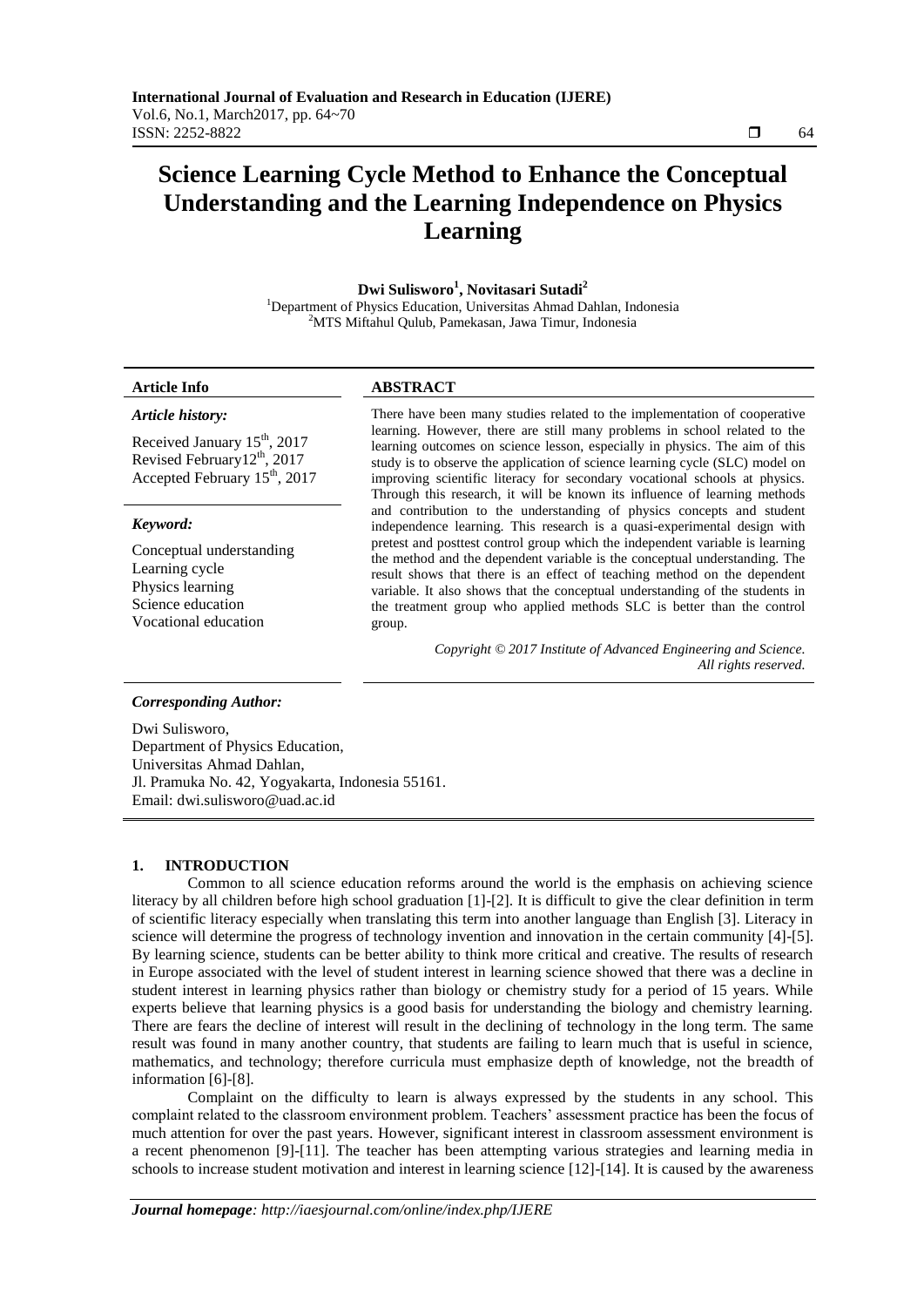of the importance of the science literacy for students. Science literacy can be defined as an ability to read and to use the written information and to write well in science. This kind of literacy is used to develop knowledge and understanding, to achieve individual growth and to have a positive role in the wider community.

There have been many studies related to the implementation of cooperative learning in the school for the implementation of a competency-based curriculum [11]-[15]. However, there are still many problems in school related to the learning outcomes on science lesson, especially in physics for instant on the learning achievement, ability to work together or teamwork ability, and ability to be an independent learner [16]-[17]. From other studies, it showed that Science Learning Cycle as a learning strategy is effective to be used for those purposes [19]. Considering the learning problem and the opportunity of SLC, this study will observe the implementation of SLC to improve scientific literacy on the physics lesson in the secondary vocational school. This research will explore the influence of learning methods and its contribution to the understanding of concepts and the ability as an independent learner. The physics concept that is used in this study was Direct Current on Electricity at Vocational Higher School students grade 11.

#### **2. THE ORETICAL BACKGROUND**

SLC is learning that use science literature including reflection journals, class notes, the inquiry data, and other artifacts of learning that reflect the stages of a scientific investigation. All of these will be represented through discussions between roles of the group [18]. The aim of SLC is to assist students in an understanding of big idea related to the concepts of science in a certain theme. SLC consists of three main interconnected components, which are organizing the science record, role on literacy cycles, and the artifacts that made by students.

There are seven stages of investigation in SLC model [18], namely:

- a. Questions. Students formulate a problem. The forms of posed problems are questions regarding the learning material in the relevant theme.
- b. Prediction. Students are asked to formulate the predictions of the determined questions. Each role on the group formulates the prediction on his/ her perspective, and then these were documented by students who act as great idea developer. The Prediction is a forecasting or an estimation of the results of some experiments in the laboratory, or some observations of nature phenomena.
- c. Planning. Based on the predicted results, each role plans and determine an investigation procedure of some phenomena to find the answer. Then, they have to evaluate whether these predictions are accurate or not.
- d. Observation. The aim of this stage is to validate the predictions that found at the previous stage. This stage includes data collection, analysis, and evaluation of the data processing results.
- e. Conclusions. The result conclusions are still tentative because it only answers to prove the prediction of the original question.
- f. New questions or ideas. At this stage, the idea developers large and discussion leader determines the bigger idea of the group based on the results of tentative conclusions and the objective of the investigation. This stage is the follow-up process of the concept investigation allowing the creation of new findings of science concepts.
- g. Conclusion journal. This stage is to prepare the journal of conclusions and reports of the student activities.

### **3. RESEARCH METHOD**

This research is a quasi-experimental design with pretest and posttest control group. In both groups have been selected the homogeneous group on initial/previous knowledge. Then each group was treated using different learning strategy; where the treatment group will be applied with SLC method; and other will be applied with a conventional method. As a quasi-experimental design, it assumed that there were no effect of confounding variable by using the stratification on statistical analysis stage therefore groups within which the confounder does not vary [19].Mediation and confounding are identical statistically and can be distinguished only on conceptual grounds [20]. The homogenity test was applied to ensure that the both groups are not vary significantly before further statistical analysis using MANOVA. Only the dependent variables that affecting the dependent variable. The number of students is 30 students and 32 students for the treatment group and control group respectively. Then, the independent variable is Learning Method; and the dependent variables are students' understanding concepts and student ability as independence learner. Table 1 shows the research design.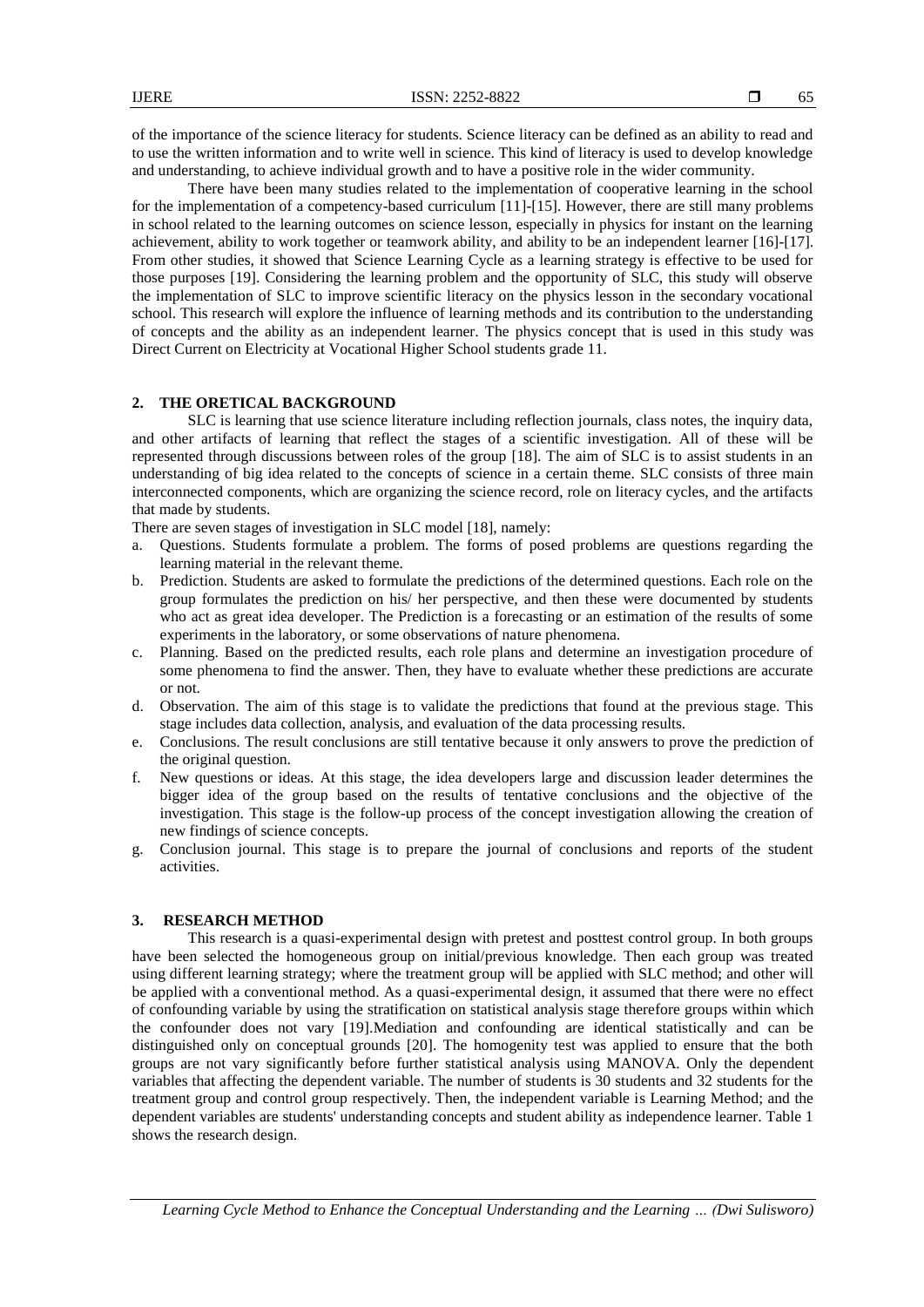| Table 1. Research Design                   |  |  |  |  |  |  |  |
|--------------------------------------------|--|--|--|--|--|--|--|
| <b>GROUP</b><br>PRETEST TREATMENT POSTTEST |  |  |  |  |  |  |  |
| Experiment                                 |  |  |  |  |  |  |  |
| Control                                    |  |  |  |  |  |  |  |

Learning instruments include a syllabus, lesson plan, and student worksheet. Syllabus refers to the national standard for secondary education in Indonesia, especially on Competence Standard and Basic Competence. While the lesson plan and worksheet instrument are tested its validity before used in research. Two teachers observed the implementation of the instrument during learning. Instruments to collect the data of the dependent variable are the conceptual understanding test and independent learning questionnaire. The items to measure the conceptual understanding are included the items of translation, interpretation, and extrapolation of the knowledge.

The learning phases of this research, especially for the treatment group, consist of: preparation on learning on certain physics concepts, giving an introduction and motivating the student related the SLC implementation, student learning on SLC stages (question, prediction, planning, observation, conclusion, new idea, writing journal), measuring the activity (conceptual understanding, students' independence learning).

One of the techniques to determine the learning progress is comparing the gain of the pretest and posttest. Pretest related to previous or initial understanding. It measures the understanding of students about physics concepts before learning. The posttest measures the conceptual understanding after treatment or learning in certain strategy. The form of the question to measure the understanding is multiple-choice containing 25 problems that have been tested the validity, the level of difficulty, and the reliability. The increment of student learning is measured by the gain value. The gain value or N-gain is calculated using equation 1.

$$
G = \frac{\left(S_{post} - S_{pre}\right)}{\left(S_{max} - S_{pre}\right)}\tag{1}
$$

Where: G: normalized gain index

*Spost*: posttest score *Spre*: pretest score *Smax*: maximum/ ideal score

The interpretation of the N-gains calculation is shown in Table 2.

|          | Table 2. Criteria of N-Gains |
|----------|------------------------------|
|          | Categories Value of G        |
| High     | 0.70 < G                     |
| Moderate | $0.30 \le G \le 0.70$        |
| Low      | G < 0.30                     |

The instrument to measure the ability to be independence learner is used in order to determine the level of independence of student on learning. These characters can not be expressed with true or false but can be explained through the response according to the condition of each respondent. This instrument consists of 20 items and used Likert scale. The measured aspects in this variable are the independence of others, selfconfidence, discipline, sense of responsibility, initiative, and self-control. The factors of this instrument are shown in Table 3.

Tabel 3. Items of the Independence Learning Instrument

| independence of others<br>1(-), 4(-), $6(+)$ , 16(+)<br>1.<br>$8(+), 10(-), 17(+)$<br>self-confidence<br>2.<br>$11(+), 12(-), 18(+)$<br>Discipline<br>3.<br>the sense of responsibility<br>$7(+), 13(-), 14(+)$<br>4.<br>$2(+), 3(+), 5(-), 20(+)$<br>Initiative<br>5. | No. | Scoring Aspects | Item No. |
|------------------------------------------------------------------------------------------------------------------------------------------------------------------------------------------------------------------------------------------------------------------------|-----|-----------------|----------|
|                                                                                                                                                                                                                                                                        |     |                 |          |
|                                                                                                                                                                                                                                                                        |     |                 |          |
|                                                                                                                                                                                                                                                                        |     |                 |          |
|                                                                                                                                                                                                                                                                        |     |                 |          |
|                                                                                                                                                                                                                                                                        |     |                 |          |
| self-control<br>$9(+), 15(-), 19(+)$<br>6.                                                                                                                                                                                                                             |     |                 |          |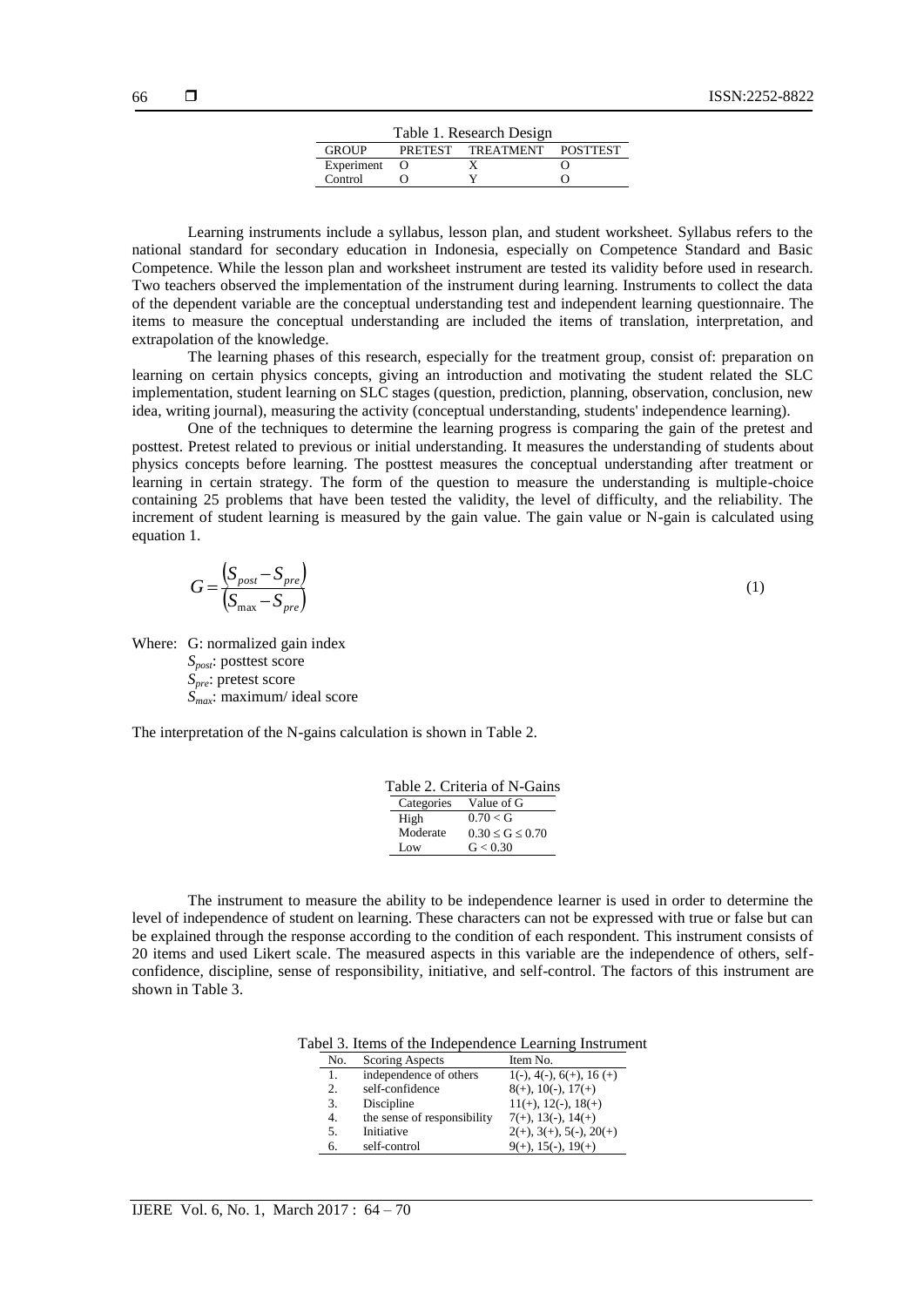The alternative hypothesis is there is an effect or an influence of learning methods to the conceptual understanding and independent learning among students. The confidence level used 95% or 5% probability of error.

#### **4. RESULTS AND ANALYSIS**

The following Table 4 is the result of pretest and posttest on the conceptual understanding of both groups. From this table, the gain value can be calculated. From Table 4, it can be known that the average score of the conceptual understanding at the posttest for experiment group is higher than the average score of the control group, ie 18.17 to 14.09 respectively. To determine the gain value, Table 5 is used.

| Table 4. Statistic Distribution of Pretest and Posttest on Conceptual Understanding |             |               |       |      |      |       |     |      |     |      |                |      |
|-------------------------------------------------------------------------------------|-------------|---------------|-------|------|------|-------|-----|------|-----|------|----------------|------|
| No.                                                                                 |             |               | Score |      |      |       |     |      |     |      |                |      |
|                                                                                     | Group       | No of Student | Sum   |      | Mean |       | Max |      | Min |      | Std. Deviation |      |
|                                                                                     |             |               | Pre   | Post | Pre  | Post  | Pre | Post | Pre | Post | <b>Pre</b>     | Post |
|                                                                                     | Exsperiment | 30            | 295   | 545  | 9.83 | 18.17 | 18  | -25  |     |      | 3.86           | 3.39 |
|                                                                                     | Control     |               | 306   | 451  | 9.56 | 14.09 | 17  | 21   |     |      | 3.34           | 3.02 |

| No. | Group      | Categories | Sum      |      |  |  |
|-----|------------|------------|----------|------|--|--|
|     |            | Low        | Moderate | High |  |  |
|     | Experiment |            | 24       |      |  |  |
| ٠   | Control    | $\sqrt{2}$ | 16       |      |  |  |

Using equation 1, it can be calculated the gain index which it obtained an increase in experiment group 0.58. That is an increase in students' conceptual understanding affected by the implementation of SLC method. It is in the medium category. But on the other hand, the gain for the control group is 0.29, which means it is in the low category. This suggests that an increased of conceptual understanding who learned SLC is better than who learned with the conventional method.The result for the ability to be the independent learner at the end of the teaching and learning process is shown in Table 6.

Table 6. Distribution Score on Independent Learning Questionnaire

| No. | Group         | No of student | Score |               |  |    |                                 |
|-----|---------------|---------------|-------|---------------|--|----|---------------------------------|
|     |               |               |       |               |  |    | Sum Mean Max Min Std. Deviation |
| 1.  | Experiment 30 |               |       | 2442 81.40 86 |  |    | 2.27                            |
|     | Control       |               | 2197  | 68.66 72      |  | 63 | 2.13                            |

Descriptive analysis is used to determine the percentage of the level of students' independence for each group in order to obtain the number of students with certain independence learning level as shown in Table 7.

|            | Categories of Independence Learner Level | Sum            |            |                   |            |                 |  |
|------------|------------------------------------------|----------------|------------|-------------------|------------|-----------------|--|
| Group      | Verv high                                | High           | Enough     | Low               | Verv low   |                 |  |
| Experiment | $(3.33\%)$                               | 26<br>(86.67%) | $(10\%)$   |                   |            | 30<br>$(100\%)$ |  |
| Control    | ۰                                        |                | $(3.13\%)$ | 28<br>$(87.50\%)$ | $(9.38\%)$ | 32<br>$(100\%)$ |  |

The results of the questionnaire analysis on learning independence show the average scores of students in the experiment group were 81.40 and the control group was 68.66. It means that the learning independence of student who used SLC method is better than the students who used the other model. Based on the calculation, the percentage of students with a categorical level of learning independence are 86.67% is

*Learning Cycle Method to Enhance the Conceptual Understanding and the Learning … (Dwi Sulisworo)*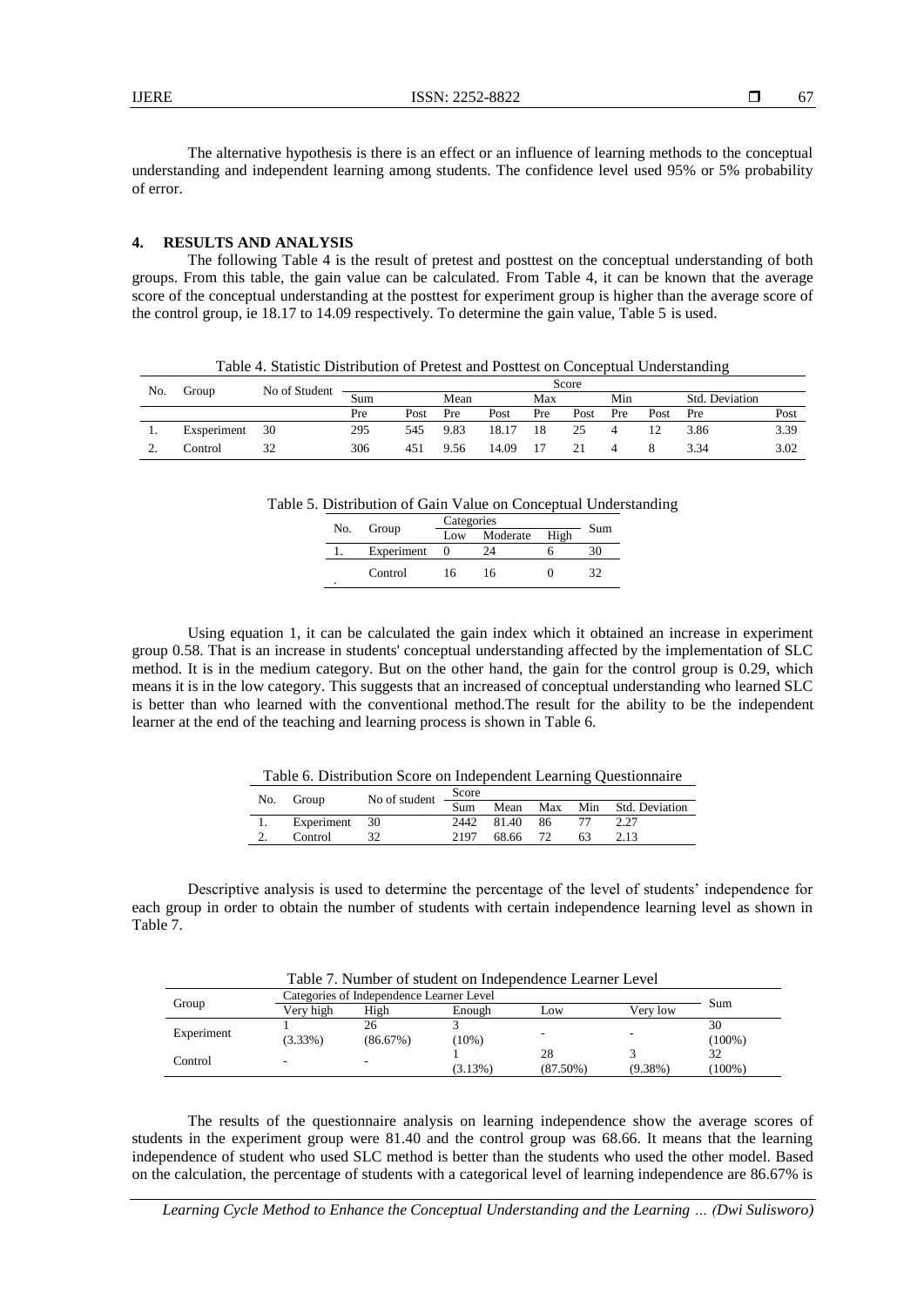a high learning independence who received SLC model, but 87.50% of students who received treatment lecture method were low. This showed that the SLC method can improve students' learning independence. The high autonomy of student learning in the classroom involves the SLC method can not be separated from the discussion activity of students during the learning process. The division of roles in learning SLC demanding the student's responsibility to obtain information from several sources to learn about the learning material, to be submitted to other members in order to produce a joint conclusion. The spirit of student independence in learning can be observed during the learning SLC lasts. This is shown by the active participation of students in asking, argue, communicating information, and concludes the discussion. It was also indicated by the sense of responsibility for good working in accordance their role, efficiency in the use of learning resources, as well as the discipline of time in collecting statements as a result of group activities.The statistical parametric analysis used in this research is MANOVA. The summary of this analysis is shown in Table 8.

| T ably 6. Summary 01 the MATVO $\bm{v}$ at error fever 370 |                                                    |         |            |       |  |  |  |
|------------------------------------------------------------|----------------------------------------------------|---------|------------|-------|--|--|--|
| Independent Variable                                       | Dependent Variable                                 |         | Sig. level | $R^2$ |  |  |  |
| Learning Method                                            | Conceptual understanding and Independence Learning | 324.865 | 0.000      | 0.917 |  |  |  |
|                                                            | Conceptual understanding                           | 24.983  | 0.000      | 0.294 |  |  |  |
|                                                            | Independence Learning                              | 519.518 | 0.000      | 0.896 |  |  |  |
|                                                            |                                                    |         |            |       |  |  |  |

Table 8. Summary of the MANOVA at error level 5%

From the analysis, the value of F is 324.865 which is the error probability smaller than 5%. Thus the alternative hypothesis can be accepted. It means that there is the influence of learning methods to the conceptual understanding and students' independence learning simultaneously on the certain physics subject. Determination coefficient  $(R^2)$  is 0.917 indicating the influence portion of learning method to the conceptual understanding and students' independence learning. In the other word, 91.7% both of conceptual understanding and students' independent learning are influenced by learning methods, while 8.3% are influenced by other variables.

The separate analysis showed that the learning method has a significant influence on the conceptual understanding which the F value is 24.983 with an error level is less than 5%. Determination coefficient  $(R^2)$ is 0.294 indicating that 29.4% of conceptual understanding was influenced by the learning method. While, 70.6% was influenced by other variables, one of them is students' learning independence variable.The learning method variable also has a significant influence on students' independence learning. It was concluded by the value of F equal to 519.518 on error level less than 5%. The determination coefficient  $(R^2)$ is 0.896 indicating that 89.6% of students' learning independence was affected by the learning method, while 10.4% is influenced by other variables.

From this study, if the teacher gives space of opportunities for students to work in their ways and ideas, then they will be able to develop knowledge, understanding, or skill independently. This skill is very important in their daily application to solve real-world problems (Wahyono, 2013; Holstein, 1986). The opportunity provided by the teacher during the learning process using SLC can be observed from the activities during the group discussion. For example, the opportunity to plan an experiment, seek information either from the literature and the Internet, compile predictions, prepare simple electric circuit in accordance with the available tools and materials, draw conclusions, prepare the activity report, ask and argue on a discussion, and present the results of the discussion. The objective of these activities is to encourage and familiarize students to learn independently, as well as to improve students' understanding of the physics concept.

Students are considered successful in learning if they have the capability to learn independently either through interactive media and literature sources. However, not all students have the same ability. For example, the ability to understand the concept of certain physics phenomena. Therefore, distributing roles/ tasks in SLC learning can be tailored to the capabilities of each member so they can exchange their information among group members.The result indicated that learning method significantly influences the conceptual understanding and the students' independence learning. The application of SLC learning method will help students to improve science literacy and develop their characters. Using this strategy, students become more active to carry out their assignments, as well as honest and more communicative on information sharing. In the implementation of SLC, the teacher will find the role of the literacy circles to provide new ways of thinking about every scientific concept. To be considered that the responsibilities of each role should be adjusted to the ability development of each student.

This research support another result that SLC as one of the constructivist learning method has the potential to maximize the chances of students in the learning achievement about scientific concepts from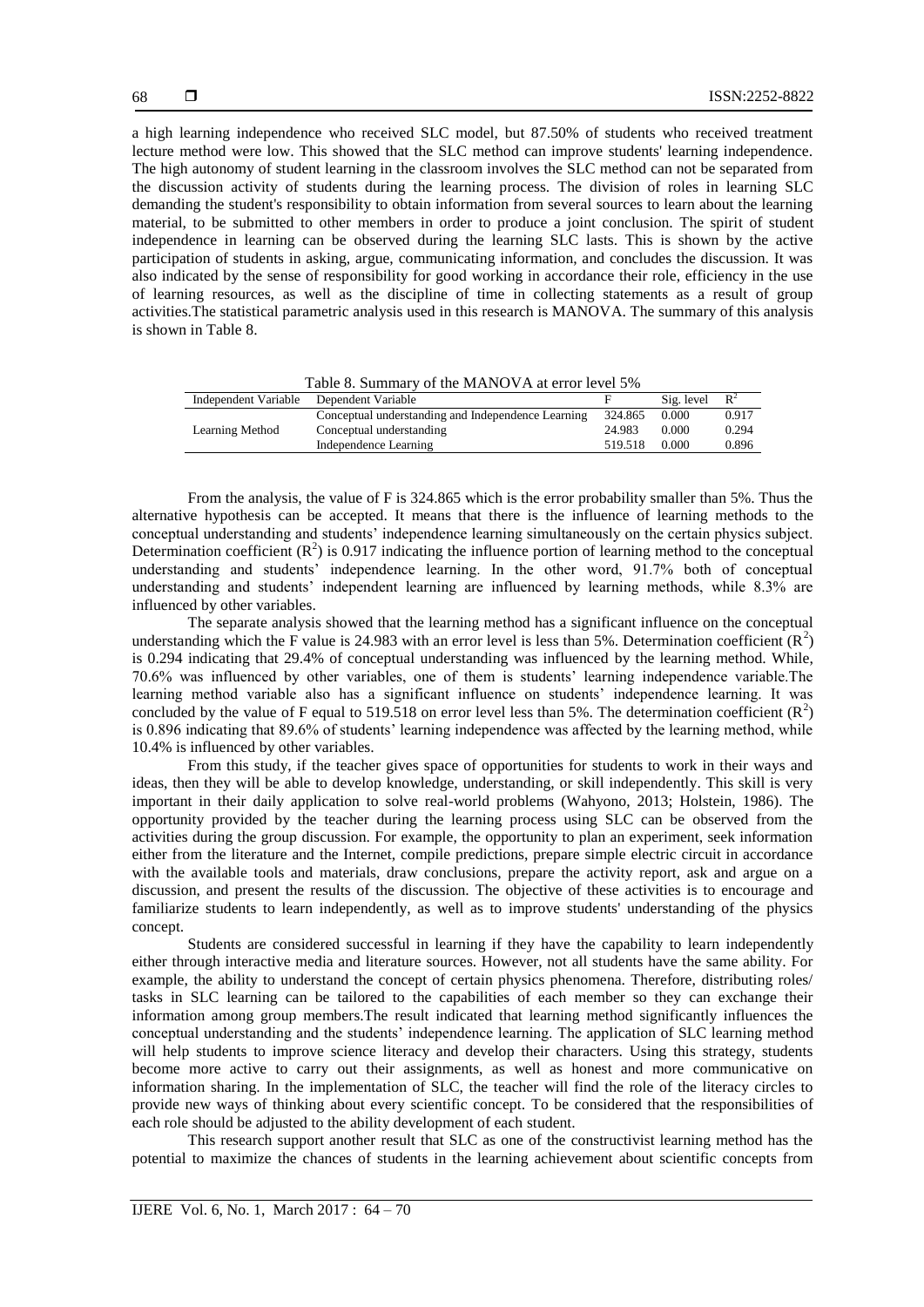either independently or social. In the overall SLC model integrates students in productive thinking to create a picture of the idea of science concept. This is the reason why conceptual understanding on physics and students' independent learning can be enhanced through SLC method

## **5. CONCLUSION**

From the results and discussion can be concluded that there is the significant effect of learning methods to the conceptual understanding and the students' independence learning. The contribution of the learning method to both variables is 91.7% simultaneously. The contribution of learning method to the conceptual understanding was 29.4% and 98.6% to students' independence learning. The student who applied SLC method has better improvement on their conceptual understanding and their independence learning either.

#### **ACKNOWLEDGEMENTS**

This research was supported by Directorate General of Higher Education, Education Ministry of the Republic of Indonesia under Decentralization Research Fund year 2015/2016.

#### **REFERENCES**

- [1] X. Liu, "Beyond Science Literacy: Science and the Public", *International Journal of Environmental and Science Education*, 4(3), pp. 301-311, 2009.
- [2] N. Davidson, C. H. Major, &L. K. Michaelsen, "Small-group learning in higher education—cooperative, collaborative, problem-based, and team-based learning: An introduction by the guest editors", *Journal on Excellence in College Teaching*, 25(3&4), pp. 1-6, 2014.
- [3] J. Holbrook& M.Rannikmae, "The Meaning of Scientific Literacy", *International Journal of Environmental & Science Education*, 4(3), pp. 275-288, 2009.
- [4] F. Cajas,"The science/ technology interaction: Implications for science literacy", *J. Res. Sci. Teach.*, 38, pp. 715– 729, 2001.
- [5] S. Mehta &A. K. Kulshrestha, "Implementation of Cooperative Learning in Science: A Developmental-cum-Experimental Study‖, *Education Research International*, pp. 1-7, 2014.
- [6] G. D. Nelson, "Science Literacy for All in the 21st Century", *Educational Leadership*, 57(2), pp.14-17, 1999.
- [7] G. M. Saido, S. Siraj, B. Nordin, A. Bakar&O. S. Al Amedy, "Higher Order Thinking Skills among Secondary School Students in Science Learning‖.*Malaysian Online Journal of Educational Sciences*, 3(3), pp. 13-20, 2015.
- [8] U. Zoller, "Research-Based Transformative Science/STEM/STES/STESEP Education for "Sustainability Thinking": From Teaching to Knowto Learning to Think". *Sustainability*, 7(4), pp. 4474-4491, 2015.
- [9] H. Alkharusi, "An Evaluation of the Measurement of Perceived Classroom Assessment Environment", *International Journal of Instruction*, 8(2), pp. 45-54, 2015.
- [10] B. FitzPatrick&H. Schulz, "Do Curriculum Outcomes and Assessment Activities in Science Encourage Higher Order Thinking?",*Canadian Journal of Science, Mathematics and Technology Education*, 15(2), pp. 136-154, 2015.
- [11] D. Sulisworo, D. & F. Suryani, "The effect of Cooperative Learning, Motivation and Information Technology Literacy to Achievement", *International Journal of Learning and Development*, 4(2), pp. 58-64, 2014.
- [12] S. A. Nikou &A. A. Economides, "The impact of paper-based, computer-based and mobile-based self-assessment on students' science motivation and achievement", *Computers in Human Behavior*, 55, pp. 1241-1248, 2016.
- [13] D. Sulisworo, "Designing the Online Collaborative Learning Using the Wikispaces", *International Journal of Emerging Technologies in Learning*, 7(1), pp. 58-61, 2012.
- [14] E. Zakaria, T. Solfitri, Y. Daud&Z. Z. Abidin, "Effect of Cooperative Learning on Secondary School Students' Mathematics Achievement", Creative Education, 4(2), pp. 98-100, 2013.
- [15] A. Barman& J.Konwar, "Competency-Based Curriculum in Higher Education: A Necessity Grounded by Globalization", RevistaRomaneascapentruEducatieMultidimensionala,3(6), pp. 7-15, 2011.
- [16] E.L. Dolan &J.P. Collins, "We must teach more effectively: here are four ways to get started", Molecular biology of the cell,26(12), pp. 2151-2155, 2015.
- [17] M. Rave& M. Sayers, "Tarzan's Dilemma: A Challenging Problem for Introductory Physics Students", Phys. Teach.,51, pp. 456, 2013.
- [18] J.D. Fry & L. Teresa, "Science Literacy Circles: Big Ideas About Science", Science Activities: Classroom Projects and Curriculum Ideas, 47(2), pp.35-40, 2010.
- [19] M.A. Pourhoseingholi, A. R. Baghestani&M. Vahedi, "How to control confounding effects by statistical analysis". Gastroenterology and Hepatology from bed to bench, 5(2), pp. 79,2012.
- [20] D. P. MacKinnon, J. L. Krull, &C. M. Lockwood, "Equivalence of the mediation, confounding and suppression effect". Prevention science,  $1(4)$ , pp. 173-181, 2000.